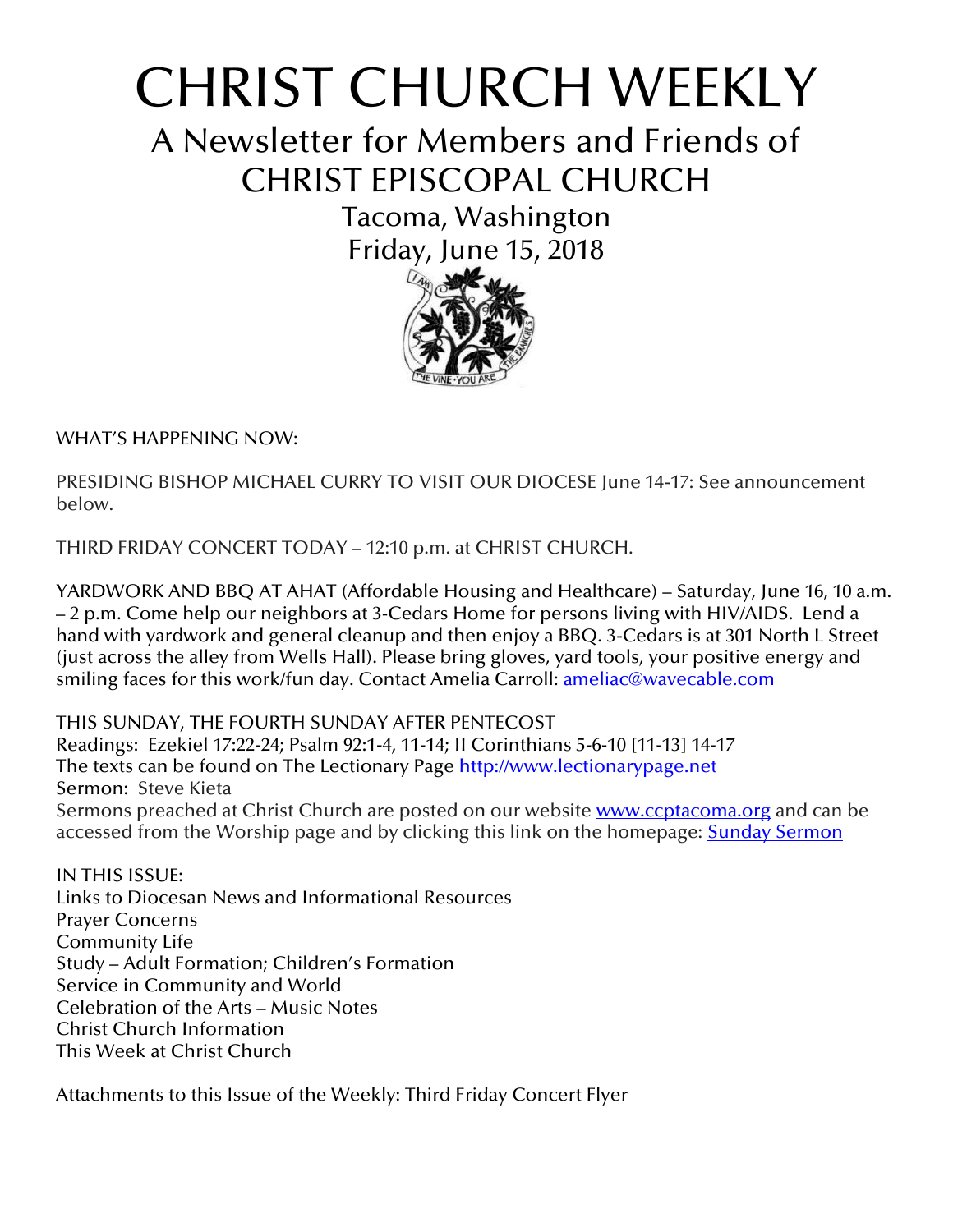LINKS TO DIOCESAN NEWS AND INFORMATIONAL RESOURCES:

Episcopal News Service: [www.episcopaldigitalnetwork.com/ens](http://www.episcopaldigitalnetwork.com/ens) -- electronic newspaper delivered to your inbox with news stories, responses to social and political events, and links to posts from various Episcopal bishops and leaders and from the broader church.

Episcopal Church on Facebook: [www.facebook.com/episcopal-news-service-260131260715544/](http://www.facebook.com/episcopal-news-service-260131260715544/) The Diocese of Olympia: [www.ecww.org](http://www.ecww.org/) The Diocesan website.

Bishop Rickel's Blog: [www.bishoprickel.com](http://www.bishoprickel.com/)

# OUR LIFE OF WORSHIP AND PRAYER

## THIS WEEK OUR PRAYERS ARE ASKED FOR:

Those in any kind of need, especially: Leslie; Kevin; Ethan; Natasha; Lindsay; Don; Charlie, John and their family; Steve and Laura Sattler; Brigitte; Elaine; Terry E.; Roberta and John Sweeny; Ramona; Rosemary C.; Dennis S; Edie; Alice; Jan; Ann S.; Kristin L; Dominic.

Those who have died, especially: Kay (Kathryn) Wosniack; Kurt K.; Xu Chen; Barbara Gibbs. For peace in the Middle East, Asia, Africa. For Refugees and Migrants. For a halt to violence between Israelis and Palestinians. For those living with chronic pain. For all working to resist bigotry, racism and violence. For all serving in the military. For all affected by extreme weather and natural disasters, especially volcano eruptions in Hawaii and Guatemala. For all affected by gun violence, for effective gun control and for safety in our schools, public places and homes. Diocesan Prayer Cycle: St. Andrew, Port Angeles; St. Paul, Port Townsend; St. Luke, Sequim. Anglican Prayer Cycle: The Church of the Province of Myanmar (Burma); The Most Revd Stephen Than Myint Oo, Archbishop of Myanmar and Bishop of Yangon.

To request prayers in the Prayers of the Assembly, e-mai[l shannon@ccptacoma.org.](mailto:shannon@ccptacoma.org) If you are submitting a name other than your own, please ask permission from that person first. You must send the full name of the person in order for us to manage the prayer list, but first names only will be in the list of those in need. Last names will be used in the list of those who have died. Names stay on the list for one month unless renewed with Shannon.

# OUR LIFE IN COMMUNITY

## MOTHER CAMPBELL ON VACATION – from Monday, June 25 – Tuesday, July 10.

PRESIDING BISHOP MICHAEL CURRY TO VISIT OUR DIOCESE June 14-17 –During his term in office, the Presiding Bishop makes an official visitation to each diocese of the Episcopal Church. His visitation to the Diocese of Olympia will include visits to the Diocese's Refugee Resettlement Office, the College for Congregational Development, and Chaplains on the Harbor in Aberdeen. Presiding Bishop Curry will also preach or speak at the following public events across the diocese: Friday afternoon, June 15 (TBA) Saint Paul's, Bellingham – speak on The Jesus Movement. Saturday, June 16, 10:30 a.m. Saint John's, Olympia – a conversation between Bishop Rickel and Presiding Bishop Curry followed by a reception.

Sunday, June 17, 8:00 a.m. and 10:00 a.m. Saint Luke-San Lucas, Vancouver – preach at both liturgies.

CHRIST CHURCH ANNUAL BEGINNING OF SUMMER BBQ – TODAY following the 10:30 liturgy. Each year on Fathers' Day, the Sunday before the Summer Solstice, coffee hour becomes a picnic in the courtyard. All are invited to join in the celebration!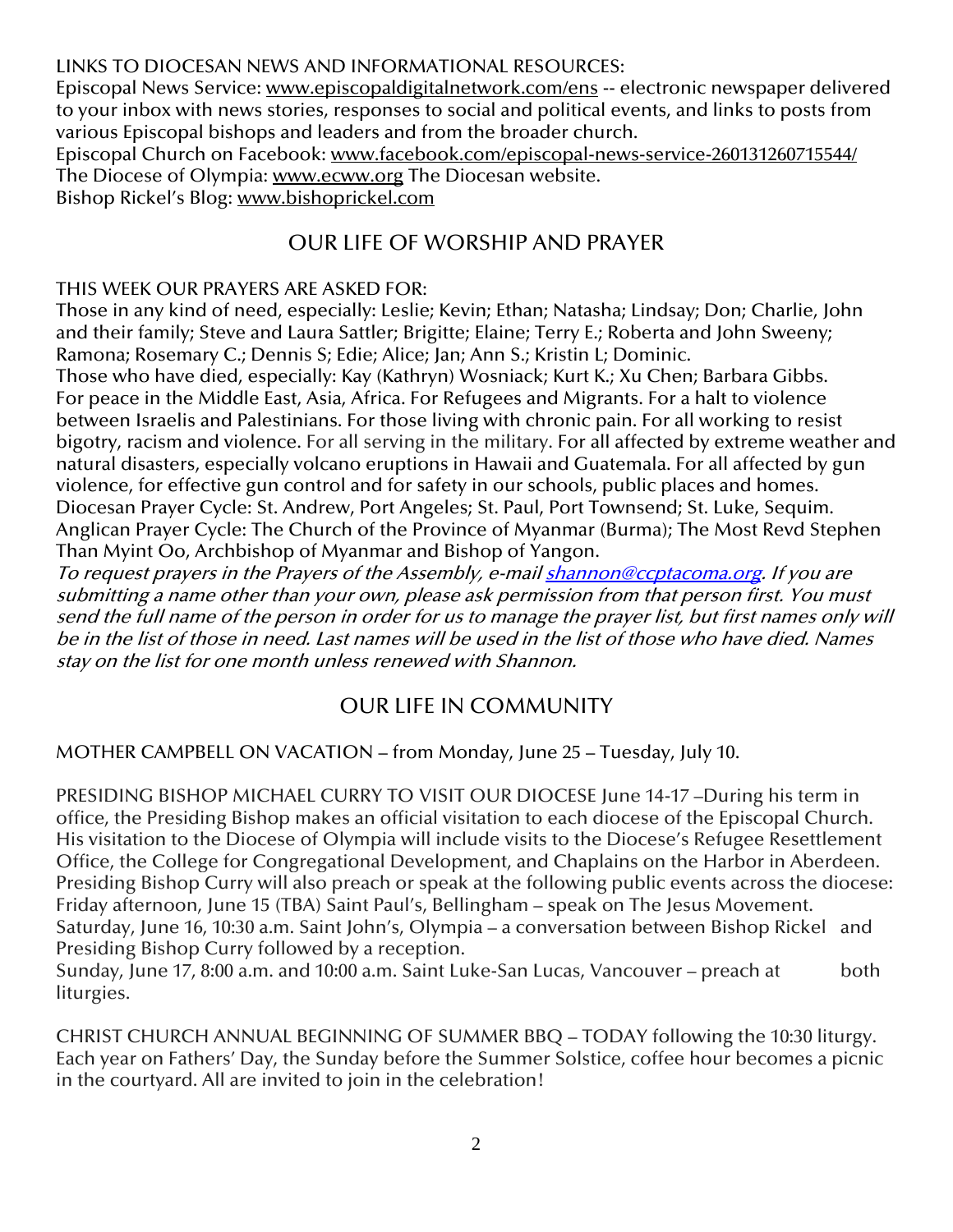SUPPORTING PARISHIONERS IN NEED -- THE CHRIST CHURCH RECTORS' DISCRETIONARY FUND. The way we support people in need in our community is through the Rector's Discretionary Fund managed by Mother Campbell, our Priest in Charge. If you are feeling called to help parishioners with financial needs, the way we do that at Christ Church is by donating to the Discretionary Fund. This allows Mother Campbell to coordinate help in the most effective and efficient way. If you become aware of a parishioner in need, please refer that person to Mother Campbell rather than trying to provide assistance yourself. You can contribute to the Fund by a check made out to Christ Church and designated Rector's Discretionary Fund on the memo line, or by cash in an envelope designated for the Discretionary Fund and with your name should you wish your contribution to be included in your giving statement. Either can be placed in the collection plate or mailed to the office.

MINISTRY OF THE WEEK – OUR COMMUNITY SERVICE LEADERSHIP TEAM – We give thanks this week for our Community Service Leadership Team. This ministry group seeks to make us aware of opportunities for ministry with people in need in Tacoma, Pierce County, our country and the world. They have organized our participation in hunger and cancer walks; gathered our food bank contributions; initiated our partnership with the Family Housing Network; connected us to AID-NW to assist detainees released from the Immigration Detention Center; started our Life Food Pack ministry, and more. The group also administers grants supported by a Vestry-designated percentage of our annual operating income, growing by half a percent each year until we reach a tithe (10%). This year's rate is 4½ %. The team meets monthly; if you're interested in learning more about this ministry, contact Team Leader Len Johnson: *llibrownspt@gmail.com* 

# OUR LIFE OF FORMATION AND STUDY

#### ADULT FORMATION

FOUNDATIONS COURSES, THE EXPLORE CLASS, AND SUNDAY ADULT FORUMS are on summer break, resuming in the fall.

MONDAY BIBLE STUDY – 7:00 p.m., Library. St. Paul writes from prison, encouraging the church. How does he do it? Join us and see. You will find it interesting

THE MONTHLY READING GROUP – will meet at the home of Doug Dahlgren and Milana McLead at 6:30 p.m. on Sunday, July 1, to discuss the first half of *Sapiens: A Brief History* by Yuval Noah Harari. Everyone interested is welcome to attend. Questions? Contact Don Johnson at 253-566- 8747 [weddjohnson@msn.com.](mailto:weddjohnson@msn.com)

THE RACIAL JUSTICE READING GROUP – is on summer break and will resume in the fall – watch here for our next selection.

#### CHILDREN'S FORMATION

SUNDAY SCHOOL is on summer recess and resumes on Gathering Sunday, September 16.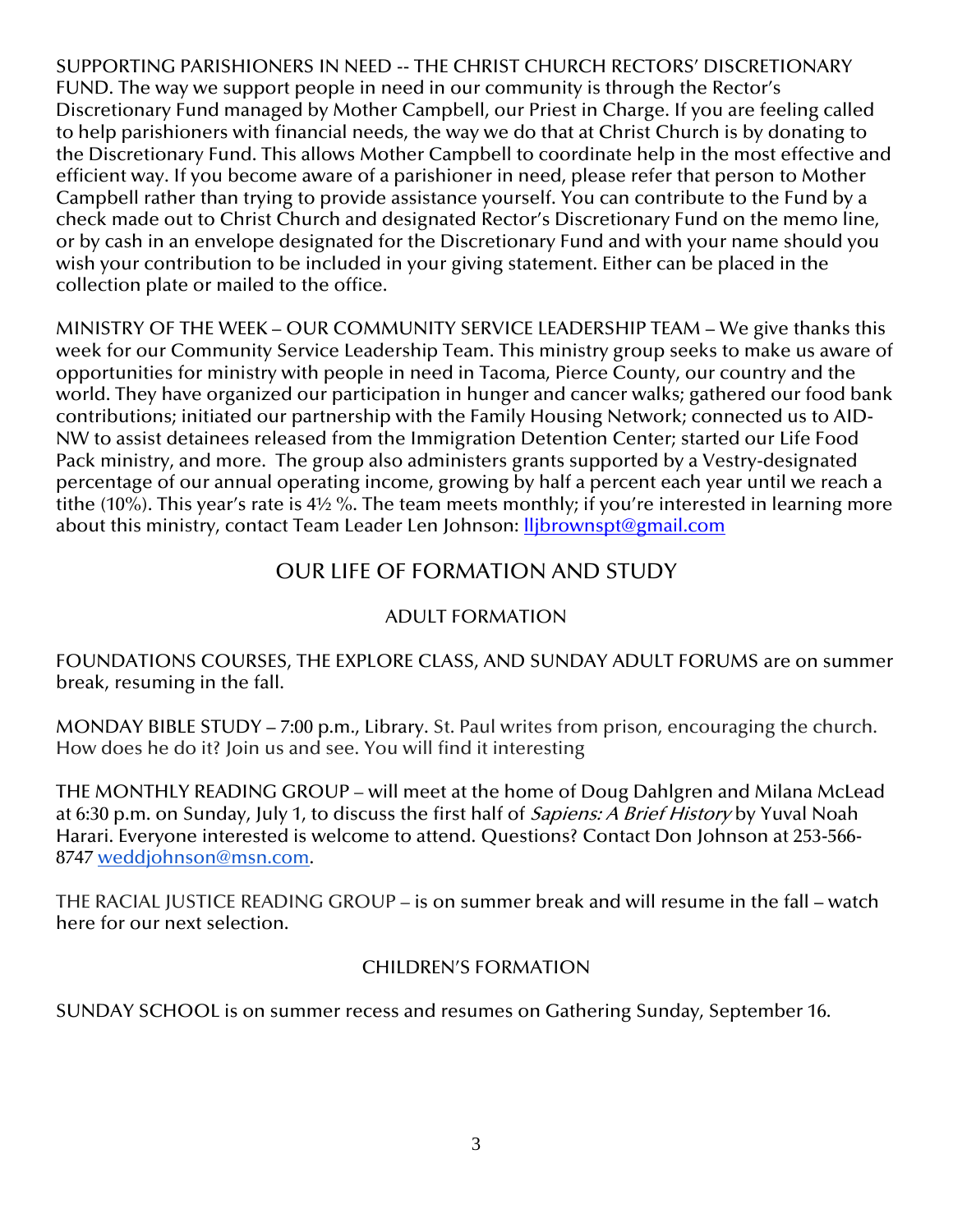# OUR LIFE OF SERVICE IN COMMUNITY AND WORLD

SOCIAL JUSTICE ADVOCACY OPPORTUNITIES - Check out the display on the Wells Hall stage during coffee hour! Find information about rallies to attend, issues to write your Congresspeople about, meaningful movies to attend, and more.

The major focus from now through June 23 is participation in "The Poor People's Campaign—A National Call for Moral Revival," endorsed by Presiding Bishop Michael Curry, Bishop Rickel and bishops across the country. Every Monday at 2:00 p.m., there is a gathering on the Capitol steps in Olympia to call national attention to the enmeshed evils of systemic racism, systemic poverty, ecological devastation, and the war economy. The theme changes each week. Fran Blair will be glad to organize carpools.

PRIDE PARADE SEATTLE – Sunday, June 24. Join Episcopalians from across the diocese to march in the Seattle LGBTQ Pride Parade. Last year 75 Episcopalians participated, including two from our parish. If you would like information about how to participate in this year's parade contact Robert Hicker at 253-592-2047. Help show that the Episcopal Church is a church for all people.

TACOMA LGBTQ PRIDE FESTIVAL 2018 - Saturday July 14, 12:00 noon to 5:00 p.m., in the 800 block of Pacific Avenue in downtown Tacoma. This is the fifth year Christ Church and three other Pierce County Episcopal Churches will share a booth at the Tacoma Pride Festival. If you would like to help with hospitality at the booth or have any questions, please contact Jim Limerick at 445 irl@gmail.com. This is a great opportunity to witness to the Episcopal Church's affirming welcome to all persons.

FOOD BANK FOCUS FOR JUNE - Christ Church offers year-round support to the Nourish Food Bank. In addition to each month's focus, cans and boxes of all kinds of food are always welcome, including food for pets. Leave your gift in the baskets in the church entryway. Donations are not immediately delivered due to the food bank's limited days and hours of operation, so they MUST BE NON-PERISHABLE and in NEVER OPENED boxes or cans. June Focus: Canned fruit and vegetables.

## OUR LIFE CELEBRATING THE ARTS

Music Notes

THANKS TO DR. THOMAS CLARK for serving as guest organist. Kathryn Nichols and Mark Brombaugh are on study leave, attending an ecumenical conference at the Yale University Institute of Sacred Music, reflecting on one of the most urgent concerns of our time—the sustainability of our planet home in the face of environmental damage, led by some of the foremost theologians and musicians from throughout the country. The focus will be on *how* worship, music, and art draw congregations into faithful relationship with God and creation. Preceding the conference they have arranged to visit several Episcopal churches in New York City, with opportunity to hear and play significant recently-installed pipe organs, as well as holding conversations with church music colleagues.

THE CHRIST CHURCH CHOIR IS ON SUMMER BREAK. New singers will be warmly welcomed into the choir in the fall. Rehearsals begin Thursday, September 13 at 7:30 p.m., and we sing again on September 16. Anyone considering joining is invited to have a conversation with the directors for more information about the nature of this commitment. Email: [Music@CCPTacoma.org.](mailto:Music@CCPTacoma.org)